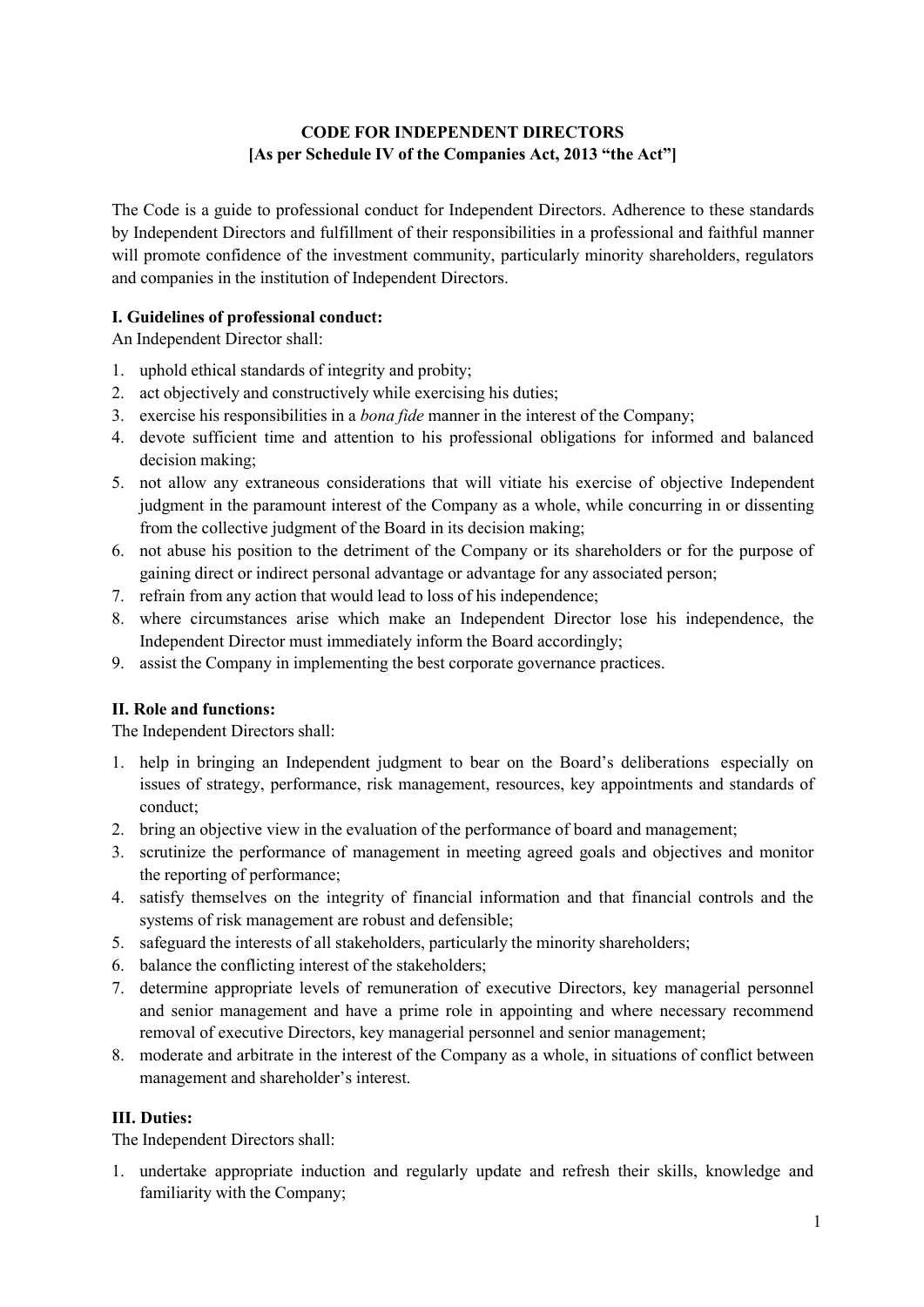- 2. seek appropriate clarification or amplification of information and, where necessary, take and follow appropriate professional advice and opinion of outside experts at the expense of the Company;
- 3. strive to attend all meetings of the Board of Directors and of the Board committees of which he is a member;
- 4. participate constructively and actively in the committees of the Board in which they are chairpersons or members;
- 5. strive to attend the general meetings of the Company;
- 6. where they have concerns about the running of the Company or a proposed action, ensure that these are addressed by the Board and, to the extent that they are not resolved, insist that their concerns are recorded in the minutes of the Board meeting;
- 7. keep themselves wellinformed about the Company and the external environment in which it operates;
- 8. not to unfairly obstruct the functioning of an otherwise proper Board or committee of the Board;
- 9. pay sufficient attention and ensure that adequate deliberations are held before approving related party transactions and assure themselves that the same are in the interestof the Company;
- 10. ascertain and ensure that the Company has an adequate and functional vigil mechanism and to ensure that the interests of a person who uses such mechanism are not prejudicially affected on account of such use;
- 11. report concerns about unethical behaviour, actual or suspected fraud or violation of the Company's code of conduct or ethics policy;
- 12. act within their authority, assist in protecting the legitimate interests of the Company, shareholders and its employees;
- 13. not disclose confidential information, including commercial secrets, technologies, advertising and sales promotion plans, unpublished price sensitive information, unless such disclosure is expressly approved by the Board or required by law.

## **IV. Manner of appointment:**

- **1.** Appointment process of independent directors shall be independent of the company management; while selecting independent directors the Board shall ensure that there is appropriate balance of skills, experience and knowledge in the Board so as to enable the Board to discharge its functions and duties effectively**.**
- 2. The appointment of independent director(s) of the company shall be approved at the meeting of the shareholders.
- 3. The explanatory statement attached to the notice of the meeting for approving the appointment of independent director shall include a statement that in the opinion of the Board, the independent director proposed to be appointed fulfils the conditions specified in the Act and the rules made thereunder and that the proposed director is independent of the management.
- 4. The appointment of independent directors shall be formalised through a letter of appointment, which shall set out :
	- a. the term of appointment;
	- b. the expectation of the Board from the appointed director; the Board-level committee(s) in which the director is expected to serve and its tasks;
	- c. the fiduciary duties that come with such an appointment along with accompanying liabilities;
	- d. provision for Directors and Officers (D and O) insurance, if any;
	- e. the Code of Business Ethics that the company expects its directors and employees to follow;
	- f. the list of actions that a director should not do while functioning as such in the company; and
	- g. the remuneration, mentioning periodic fees, reimbursement of expenses for participation in